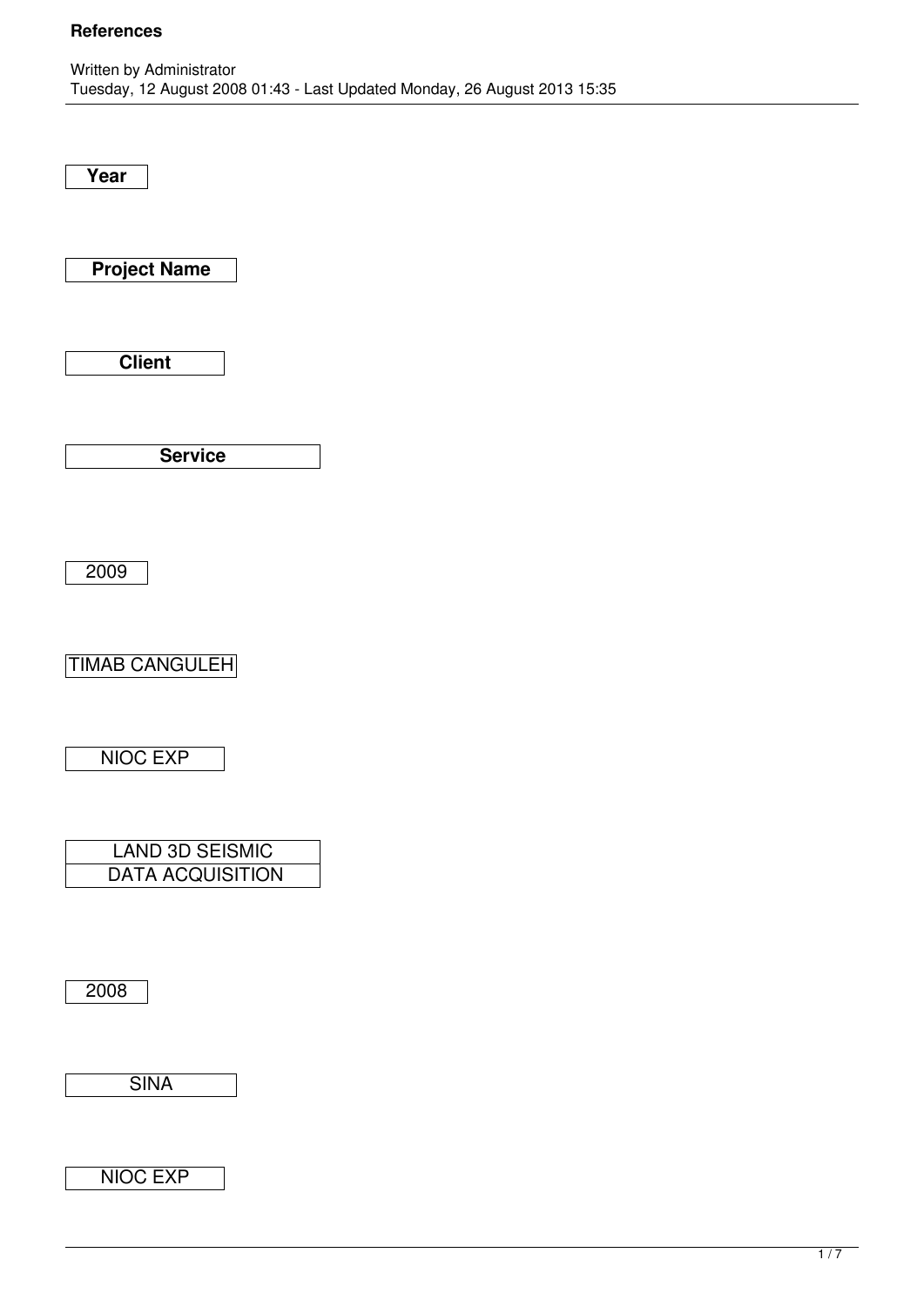## 2D SEISMIC DATA PROCESSING

2008

NORTH AZADEGAN

PEDEC

LAND - TZ 2D & 3D

2008

BIBI HAKIMEH (BKS)

**NISOC** 

3D SEISMIC DATA ACQUISITION

2005

DASHTE AZADEGAN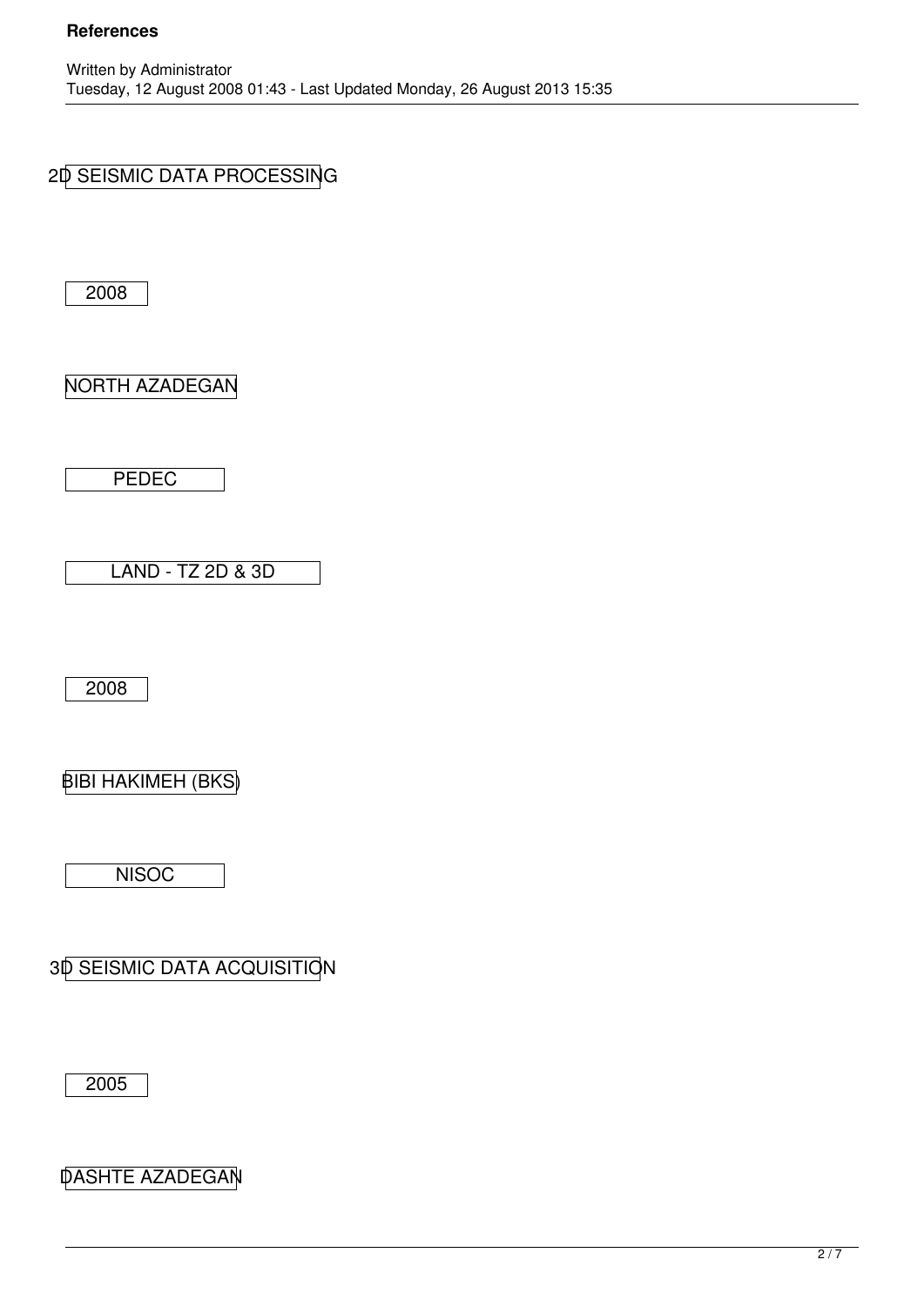IMPEX

**DEMINING** 

2005

CHASHMEH KHOSH

**OEID** 

**DEMINING** 

2005

CHASHMEH KHOSH

**OEID** 

3D SEISMIC DATA ACQUISITION

2005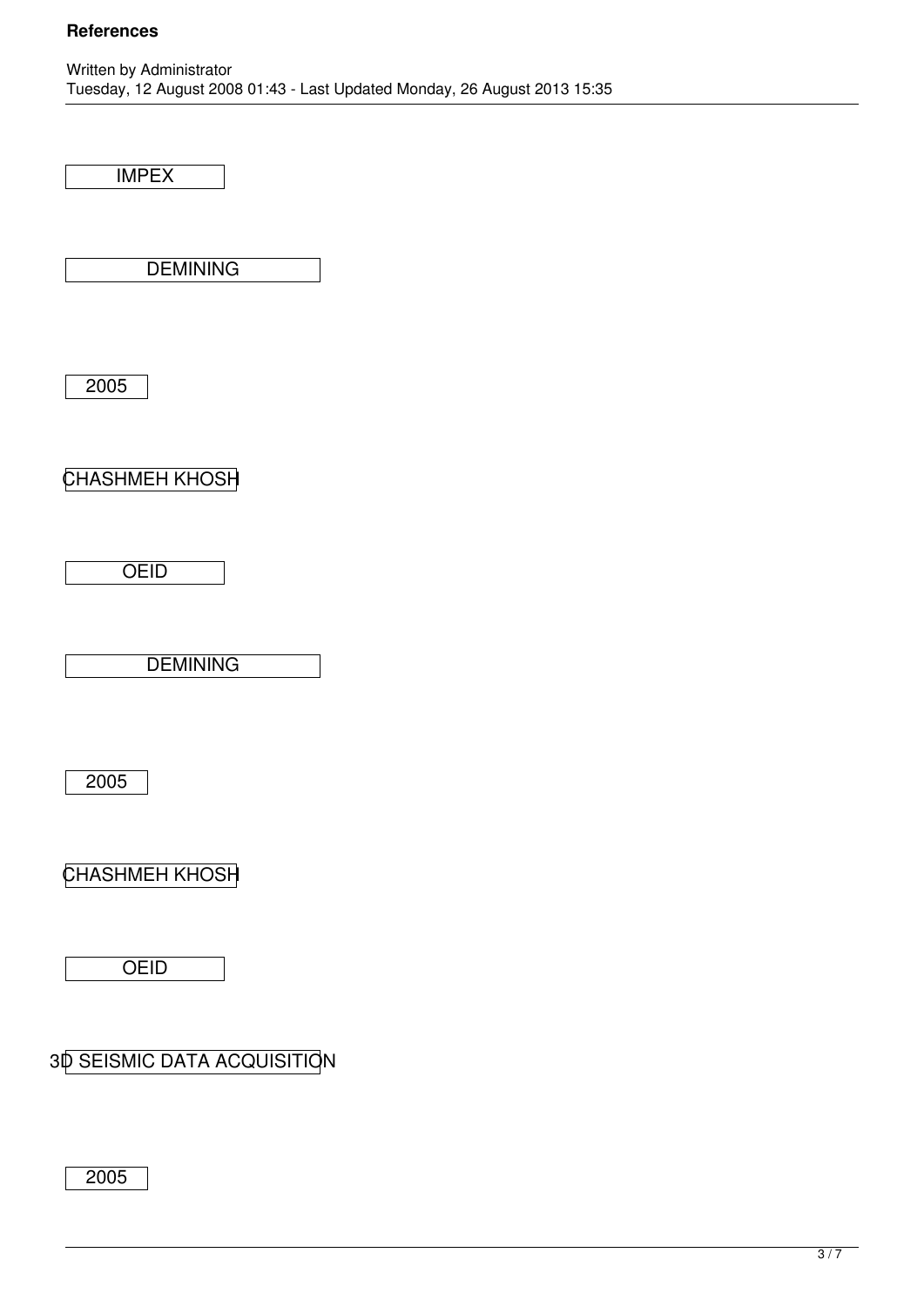### TABNAK-MADAR

**ICOFC** 

SEISMIC SUPERVISION

2004

HOMA

**OEID** 

SEISMIC SUPERVISION

2004

PAYDAR

**OEID** 

SEISMIC SUPERVISION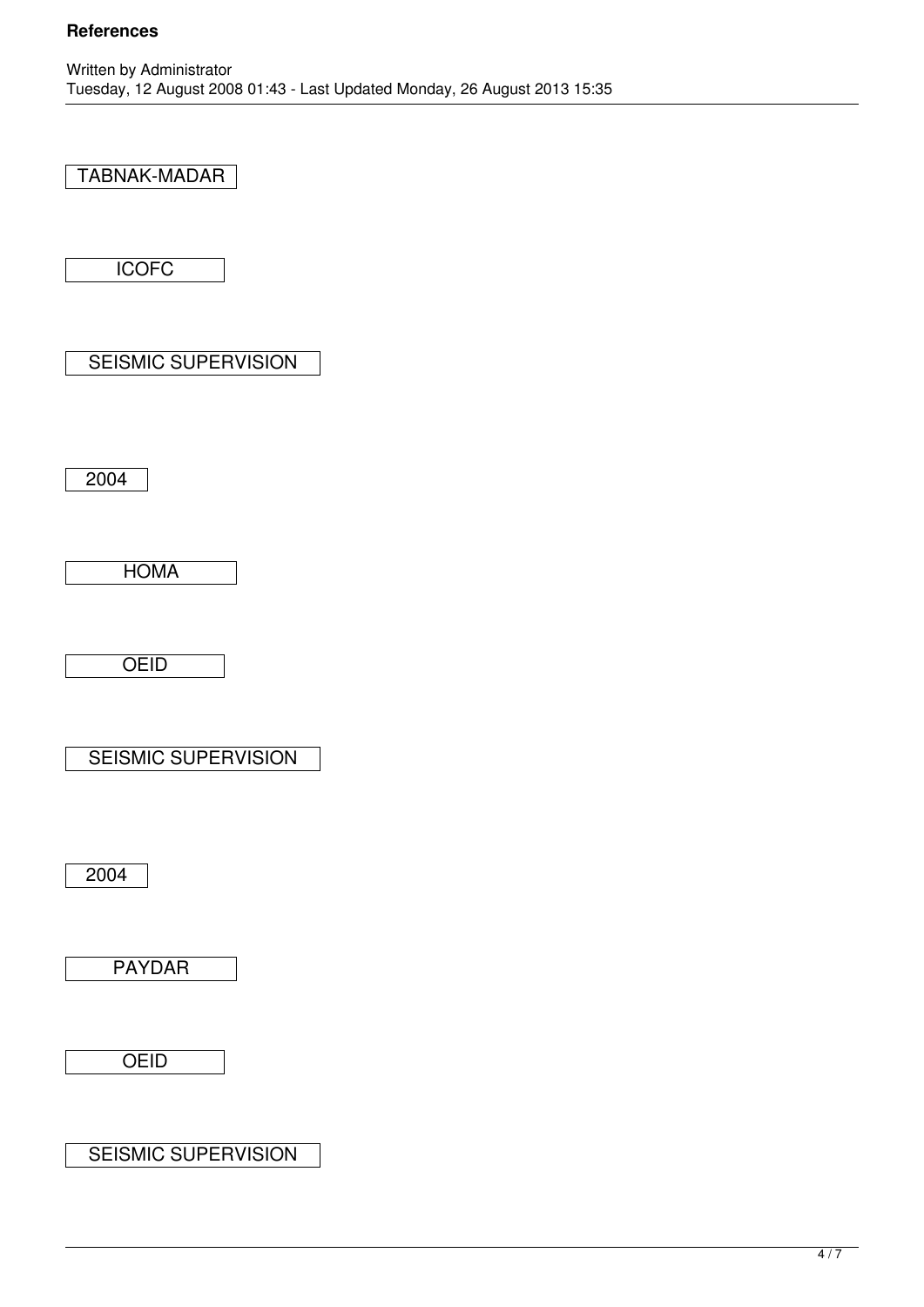2004

KASHAN

**SINOPEC** 

SEISMIC SUPERVISION

2003

KABUD & DANAN

**OEID** 

SEISMIC SUPERVISION

2003

KUH-E-KAKI

**OEID**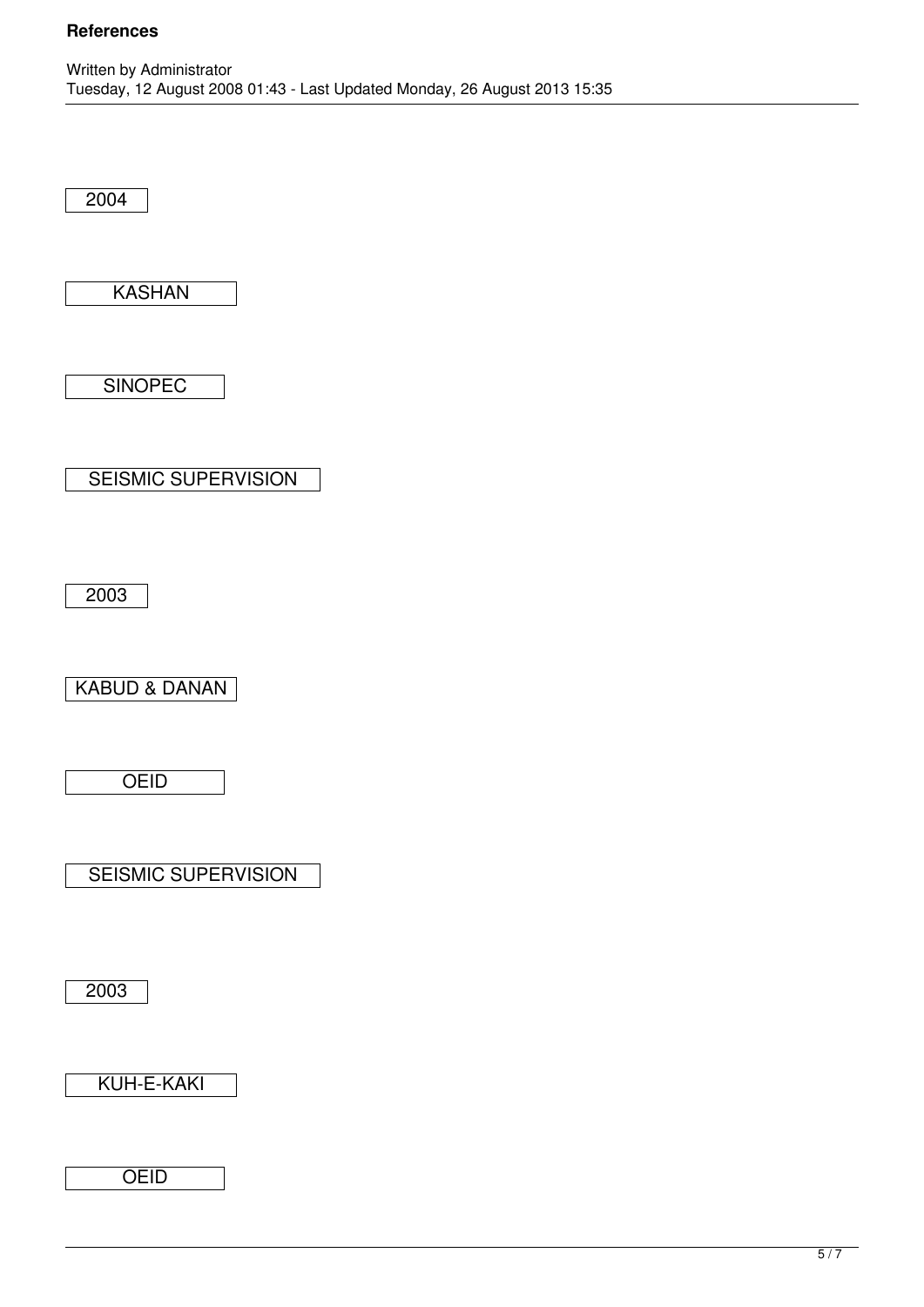SEISMIC SUPERVISION

2003

# SARVESTAN & SAADATABAD

**OEID** 

SEISMIC SUPERVISION

1996

KHARK

IOOC

DEPLETION OF CRUDE OIL

2002

ABADAN